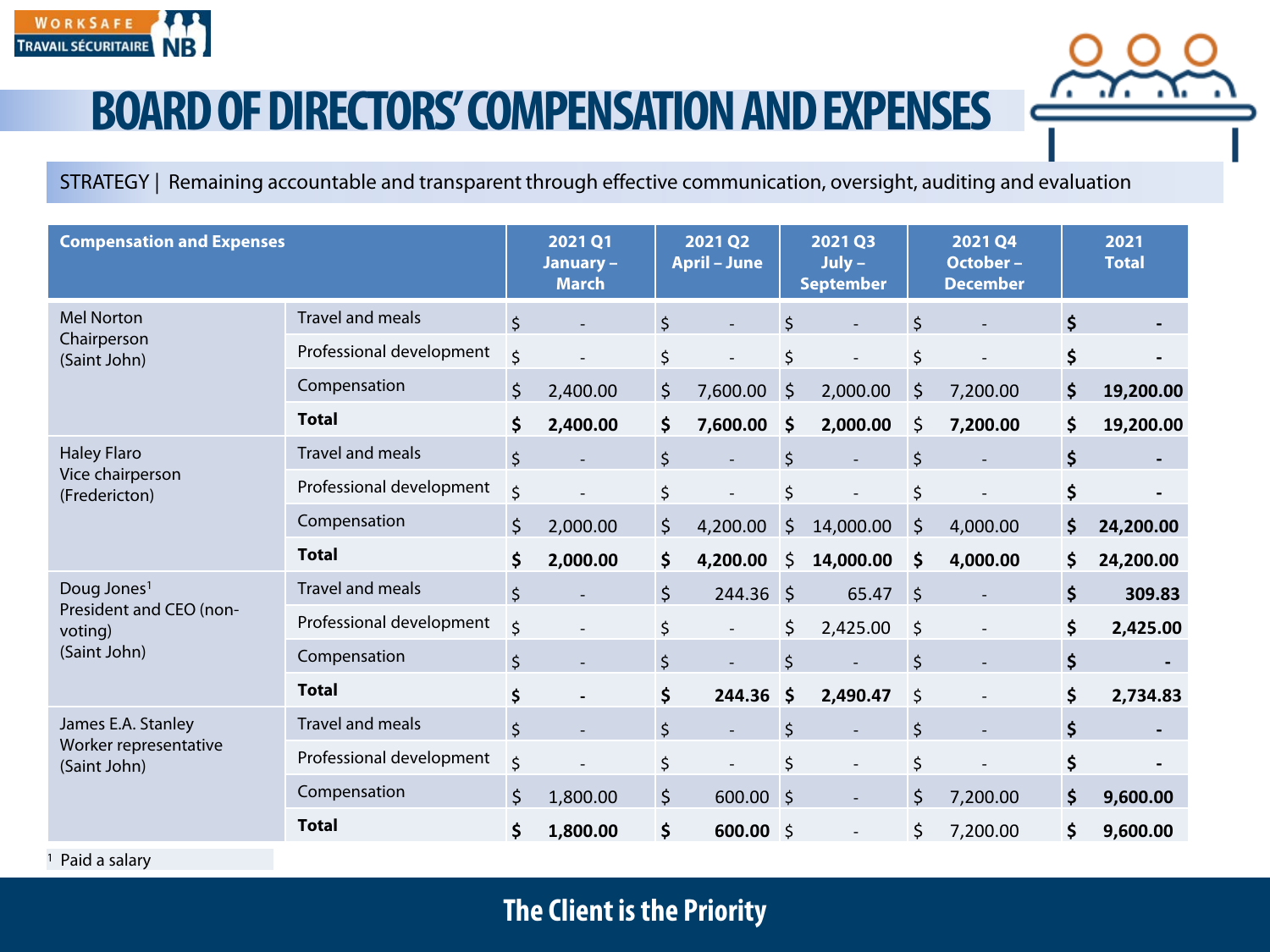

**BOARD OF DIRECTORS' COMPENSATION AND EXPENSES**

| <b>Compensation and Expenses</b>                             |                          |         | 2021 Q1<br>January -<br><b>March</b> | 2021 Q2<br><b>April - June</b> |          | 2021 Q3<br>$July -$<br><b>September</b> |                          | 2021 Q4<br>October-<br><b>December</b> |          |         | 2021<br><b>Total</b> |
|--------------------------------------------------------------|--------------------------|---------|--------------------------------------|--------------------------------|----------|-----------------------------------------|--------------------------|----------------------------------------|----------|---------|----------------------|
| Lucien Sonier<br>Employer representative<br>(Caraquet)       | <b>Travel and meals</b>  | \$      |                                      | $\zeta$                        |          | Ś.                                      |                          | \$                                     |          | \$      |                      |
|                                                              | Professional development | \$      |                                      | \$                             |          | \$                                      |                          | \$                                     |          |         |                      |
|                                                              | Compensation             | $\zeta$ | 2,400.00                             | \$                             | 5,000.00 | \$                                      | 5,000.00                 | \$                                     | 3,600.00 | \$      | 16,000.00            |
|                                                              | <b>Total</b>             | \$      | 2,400.00                             | \$                             | 5,000.00 | \$                                      | 5,000.00                 | \$                                     | 3,600.00 | \$      | 16,000.00            |
| <b>Julie Marr</b><br>Employer representative<br>(Quispamsis) | <b>Travel and meals</b>  | \$      |                                      | $\zeta$                        |          | \$                                      |                          | \$                                     |          | \$      |                      |
|                                                              | Professional development | \$      |                                      | \$                             |          | \$                                      | $\overline{\phantom{0}}$ | \$                                     |          | \$      |                      |
|                                                              | Compensation             | \$      | 2,800.00                             | \$                             | 2,600.00 | $\zeta$                                 | $\overline{a}$           | \$                                     |          | \$      | 5,400.00             |
|                                                              | <b>Total</b>             | \$      | 2,800.00                             | \$                             | 2,600.00 | $\zeta$                                 | $\overline{\phantom{a}}$ | \$                                     |          | \$      | 5,400.00             |
| Gaëtan Guérette<br>Employer representative<br>(Edmundston)   | <b>Travel and meals</b>  | \$      |                                      | \$                             |          | \$                                      | $\overline{a}$           | \$                                     |          | \$      |                      |
|                                                              | Professional development | \$      |                                      | \$                             |          | \$                                      |                          | \$                                     |          | \$      |                      |
|                                                              | Compensation             | \$      | 2,400.00                             | \$                             | 4,600.00 | $\zeta$                                 | 5,600.00                 | \$                                     | 3,600.00 | $\zeta$ | 16,200.00            |
|                                                              | <b>Total</b>             | \$      | 2,400.00                             | \$                             | 4,600.00 | \$                                      | 5,600.00                 | \$                                     | 3,600.00 | \$      | 16,200.00            |
| <b>Tina Soucy</b><br>Employer representative<br>(Moncton)    | <b>Travel and meals</b>  | \$      |                                      | $\zeta$                        |          | \$                                      |                          | \$                                     |          |         |                      |
|                                                              | Professional development | \$      |                                      | \$                             |          | \$                                      |                          | \$                                     |          | \$      |                      |
|                                                              | Compensation             | \$      | 2,200.00                             | \$                             | 2,000.00 | \$                                      | 7,600.00                 | $\zeta$                                | 4,600.00 | \$      | 16,400.00            |
|                                                              | <b>Total</b>             | \$      | 2,200.00                             | \$                             | 2,000.00 | \$                                      | 7,600.00                 | \$                                     | 4,600.00 | \$      | 16,400.00            |

## **The Client is the Priority**

7. . 7. . X.